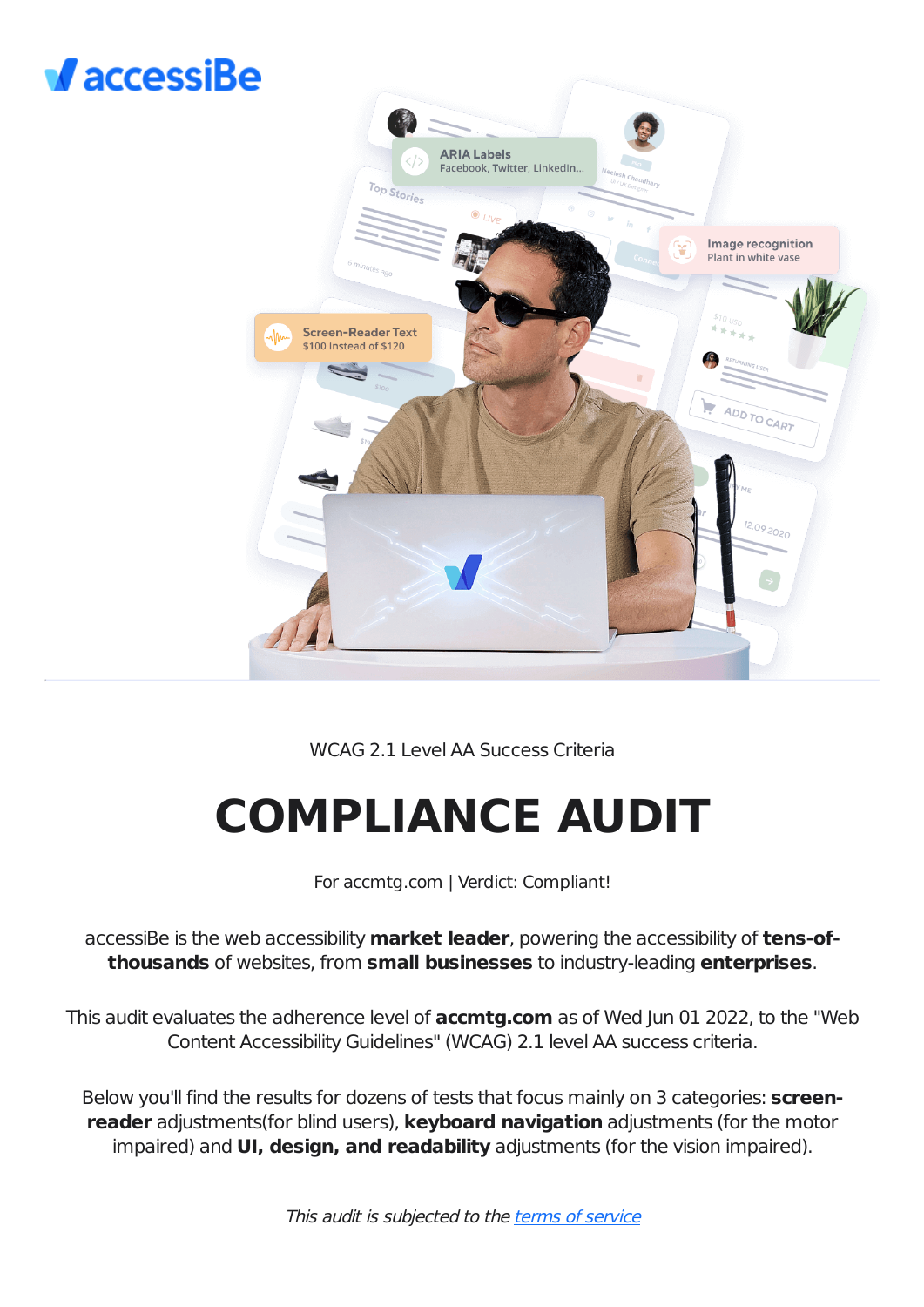| #  | <b>Requirement</b>                                                                                                                                                    | <b>Relevant</b> | <b>Successes</b> | <b>Failures</b> | <b>Score</b> |
|----|-----------------------------------------------------------------------------------------------------------------------------------------------------------------------|-----------------|------------------|-----------------|--------------|
| 1. | Elements that behave as buttons<br>but are built using other tags such<br>as span, div, a or others, should<br>include a "role" attribute that equals<br>to "button". | Yes             | 6                |                 | <b>100%</b>  |

<a href="#" role="button" aria-haspopup="true" aria-expanded="false" >Real Estate L oans</a>

<a href="#" role="button" aria-haspopup="true" aria-expanded="false" >Available Pro perties</a>

<a href="#" role="button" aria-haspopup="true" aria-expanded="false" >Partnership  $<$ /a $>$ 

<a href="#" role="button" aria-haspopup="true" aria-expanded="false" >About</a>

<span class="a7t-link" role="button" tabindex="0" >© 2018-2022 | All Rights Reserved </span>

<span class="a7t-link" role="button" tabindex="0" onclick="window.open('http://www.ar cseven.com');return document.MM\_returnValue" > Powered by Arc Seven Technology, I nc.</span>

2 Buttons should include text explaining their functionality, and if icons are used as buttons, a screenreader only text or an "aria-label" attribute should be used for that description. Yes 6 0 100%

#### **Code snapshots of some successful elements**

<a href="#" role="button" aria-haspopup="true" aria-expanded="false" >Real Estate L oans</a>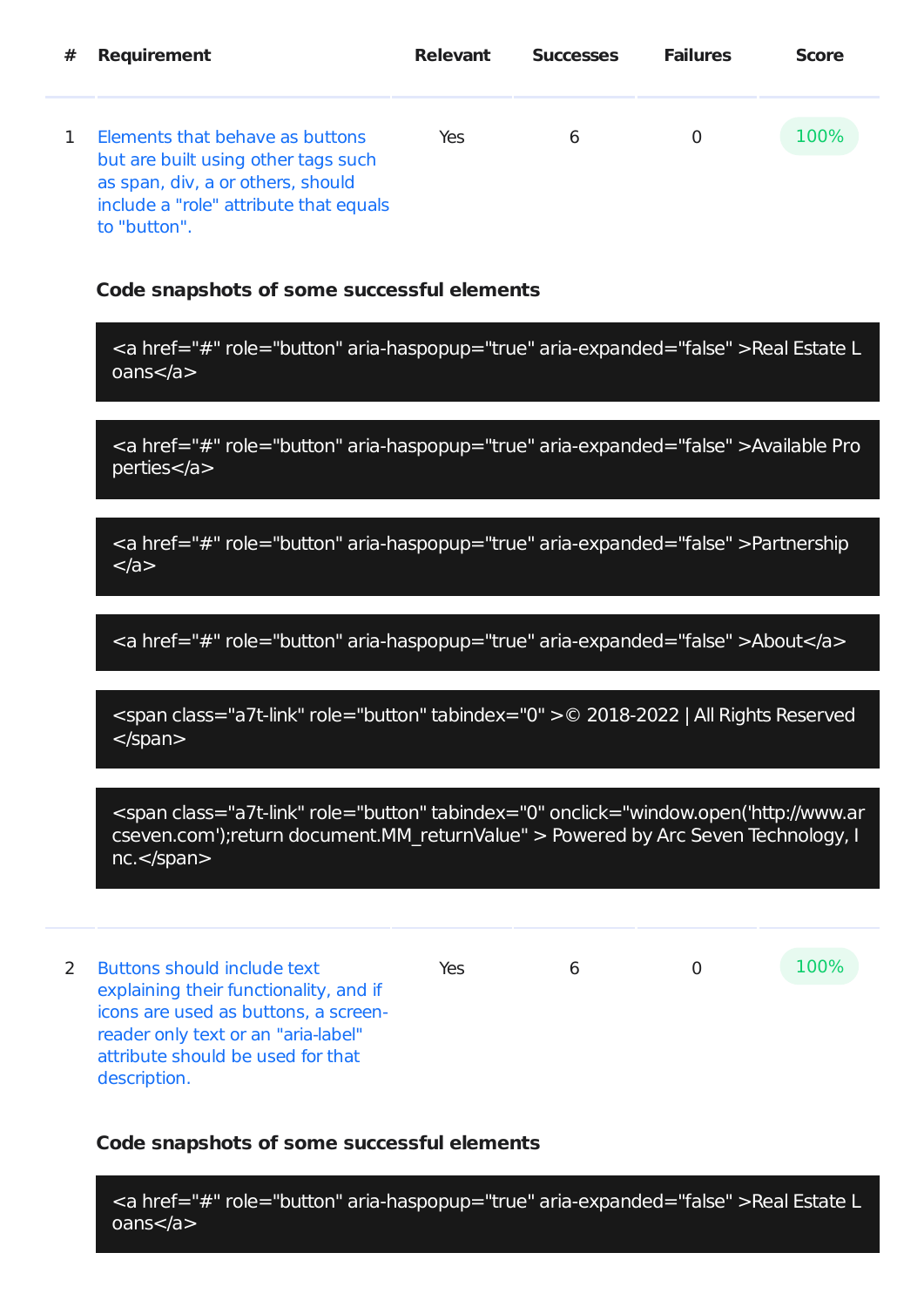<a href="#" role="button" aria-haspopup="true" aria-expanded="false" >Available Pro perties</a>

<a href="#" role="button" aria-haspopup="true" aria-expanded="false" >Partnership </a>

<a href="#" role="button" aria-haspopup="true" aria-expanded="false" >About</a>

<span class="a7t-link" role="button" tabindex="0" >© 2018-2022 | All Rights Reserved </span>

<span class="a7t-link" role="button" tabindex="0" onclick="window.open('http://www.ar cseven.com');return document.MM\_returnValue" > Powered by Arc Seven Technology, I nc.</span>

3 Links should include text that is setting expectations to what page they are leading to. If empty links are used as layout wrapping elements, a screen-reader only text or an "aria-label" attribute should be used for that description. Yes 17 0 100%

#### **Code snapshots of some successful elements**

<a href="/" ><img src="/images/access-logo-2020.png" alt="Access Financial Group Lo go"></a>

<a class="a7t-tg-btn2 tg-btn" href="/loan-terms/" ><span>Loans</span></a>

<a class="a7t-tg-btn2 tg-btn" href="/rental-properties/" ><span>Rental Properties</sp an $>>/a>$ 

<a class="a7t-tg-btn2 tg-btn" href="/properties-for-sale/" ><span>Properties for Sale</ span $>>$ /a $>$ 

<a href="/loan-terms/" >Learn more about our loan process</a>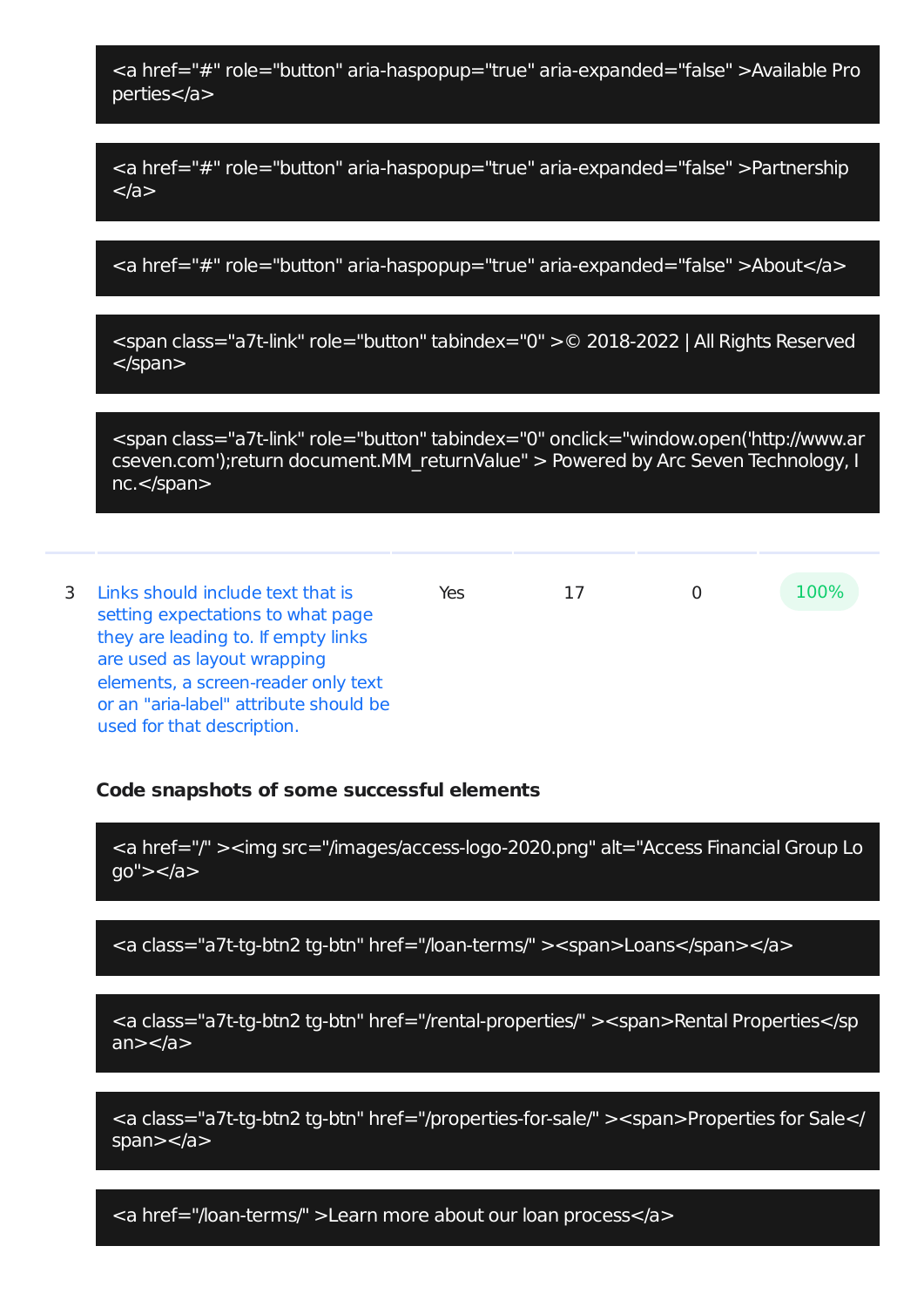<a href="/rental-properties/" >Search our available properties for rent.</a>

<a class="tg-btn" href="/contact-us/" aria-label="Contact Us" ><span>Contact Us</sp  $an \ge \le /a$ 

<a href="/cdn-cgi/l/email-protection#5831363e3718393b3b352c3f763b3735" ><span class="\_\_cf\_email\_\_" data-cfemail="7b12151d143b1a1818160f1c55181416">[email&n bsp;protected]</span></a>

<a href="/properties-for-sale/" >Properties for Sale</a>

<a href="/rental-properties/" >Properties for Rent</a>

4 Links that open in a new tab or a new window should either have an "aria-label" attribute or a screenreader only element explaining to screen-readers that this opens in a new tab. Yes 3 0 100%

# **Code snapshots of some successful elements**

<a href="https://www.linkedin.com/company/access-financial-group-llc/about/?viewAsM ember=true" aria-label="view our LinkedIn Profile" alt="view our LinkedIn Profile" target ="\_blank" ><i class="fa fa-linkedin" role="presentation"></i></a>

<a href="https://www.facebook.com/accessfinancialgrp/" target="\_blank" aria-label="Fo llow us on Facebook" alt="Follow us on Facebook" ><i class="fa fa-facebook" role="pre sentation"></i></a>

<a href="https://www.instagram.com/accessfinancialgroup/" target="\_blank" aria-label ="Follow us on Instagram" alt="Follow us on Instagram" ><i class="fa fa-instagram" rol e="presentation"></i></a>

5 An H1 title provides information to blind-users using screen-readers of what the main topic of the page is

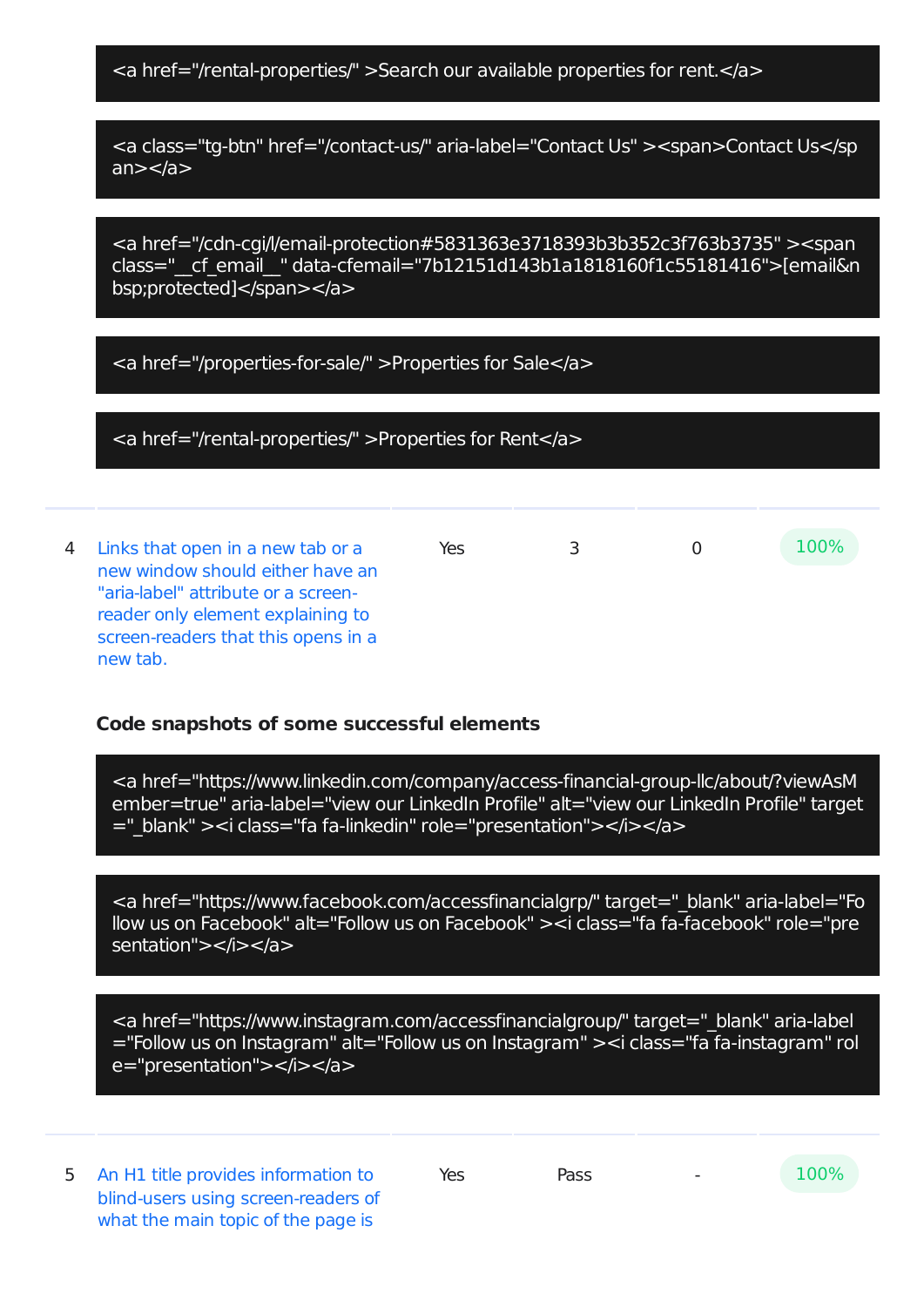|                | <h1 class="a7t-dark-text">ACCESS FINANCIAL GROUP</h1>                                                                                                                                                                                           |     |      |          |      |  |
|----------------|-------------------------------------------------------------------------------------------------------------------------------------------------------------------------------------------------------------------------------------------------|-----|------|----------|------|--|
|                |                                                                                                                                                                                                                                                 |     |      |          |      |  |
| 6              | HTML title elements (H1-6) should<br>have texts. If images or links are<br>used, they should include an<br>alternative or screen-reader only<br>text.                                                                                           | Yes | 17   | 0        | 100% |  |
| $\overline{7}$ | Elements that visually appear as<br>titles but are coded with a non-<br>heading HTML Tag should include a<br>"role" attribute that equals to<br>"heading" or have their tags fixed.                                                             | Yes | 2    | $\Omega$ | 100% |  |
|                | Code snapshots of some successful elements                                                                                                                                                                                                      |     |      |          |      |  |
|                | <p aria-level="2" role="heading">Contact us about our <strong>Real Estate Services<br/></strong></p>                                                                                                                                            |     |      |          |      |  |
|                | <strong>Real Estate Services</strong>                                                                                                                                                                                                           |     |      |          |      |  |
| 8              | Title levels should not be skipped<br>and should be built with consistent<br>hierarchy. For example: you cannot<br>have "h4" titles and "h2" titles<br>without having "h3" titles.                                                              | Yes | Pass |          | 100% |  |
| 9              | Interactive elements such as links,<br>buttons and form fields should all<br>be navigable using the keyboard by<br>either using a focusable element (a,<br>button, input, etc.) or including the<br>"tabindex" attribute that equals to<br>"0". | Yes | 2    | $\Omega$ | 100% |  |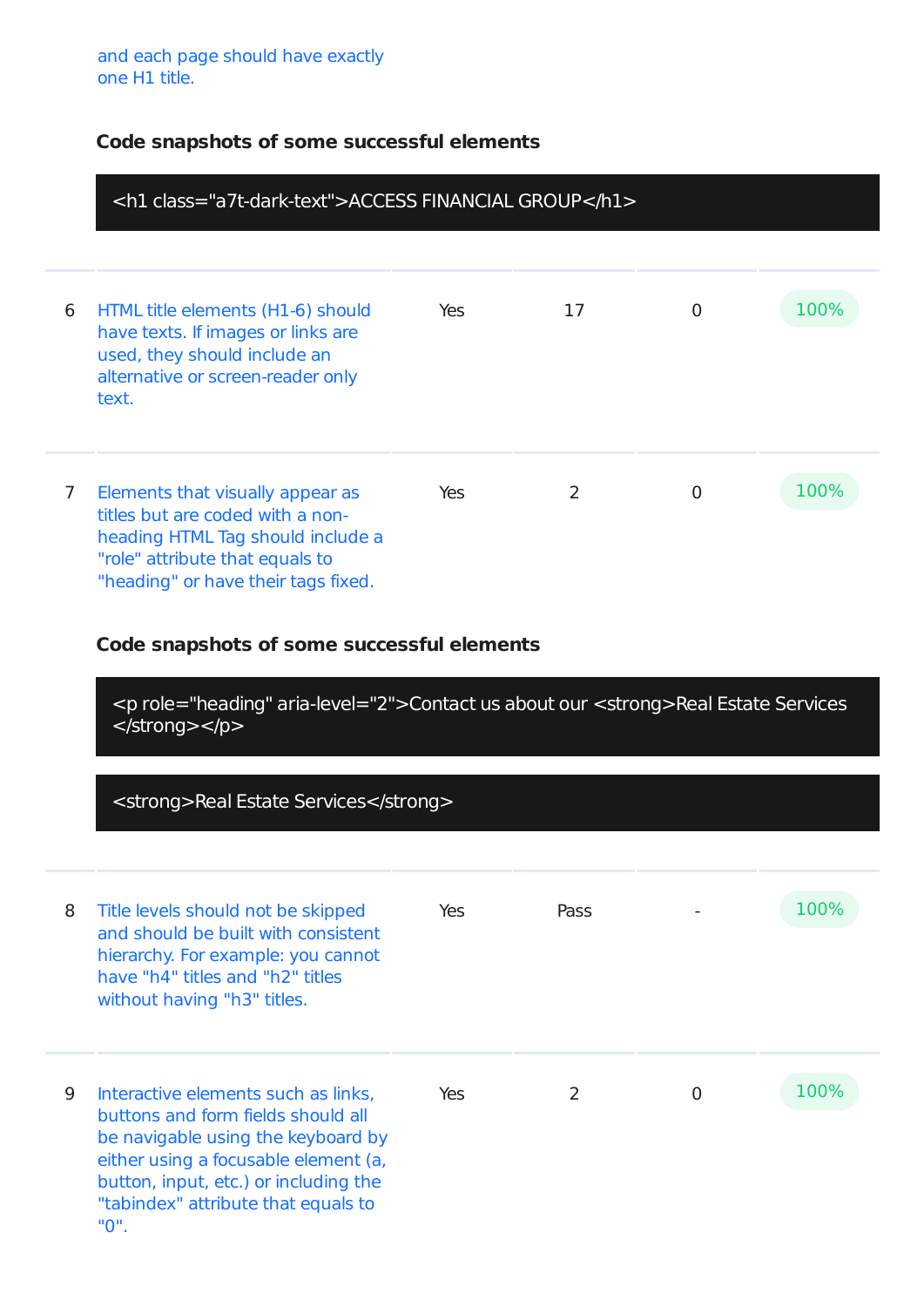<span class="a7t-link" role="button" tabindex="0" >© 2018-2022 | All Rights Reserved </span>

<span class="a7t-link" role="button" tabindex="0" onclick="window.open('http://www.ar cseven.com');return document.MM\_returnValue" > Powered by Arc Seven Technology, I nc.</span>

| 10 | Interactive elements that can be<br>navigated using the keyboard<br>should be surrounded by a visual<br>outline whenever they are focused.                                                                                                                                                                        | No.       | Fail        |   |  |
|----|-------------------------------------------------------------------------------------------------------------------------------------------------------------------------------------------------------------------------------------------------------------------------------------------------------------------|-----------|-------------|---|--|
| 11 | Active popups should include an<br>"aria-modal" attribute that equals to<br>"true", and a "role" attribute that<br>equals to "dialog", so screen-reader<br>users know how to navigate within<br>it.                                                                                                               | <b>No</b> | $\mathbf 0$ | 0 |  |
| 12 | Every page should include hidden<br>links that by clicking on them<br>(either using keyboard navigation<br>or a screen-reader), the user will<br>"skip" certain blocks directly to<br>main landmarks such as main<br>content, menu or footer.                                                                     | No        | Fail        |   |  |
| 13 | Elements that are hidden using CSS<br>manipulations (opacity, height,<br>text-indent, off-canvas, etc.) should<br>be wrapped inside an element with<br>an "aria-hidden" attribute that<br>equals to "false", or include it<br>directly, and have it dynamically<br>changed to "true" when they<br>become visible. | No        | $\mathbf 0$ | 0 |  |
| 14 | Elements that are hidden using CSS<br>manipulations (opacity, height,                                                                                                                                                                                                                                             | No        | 0           | 0 |  |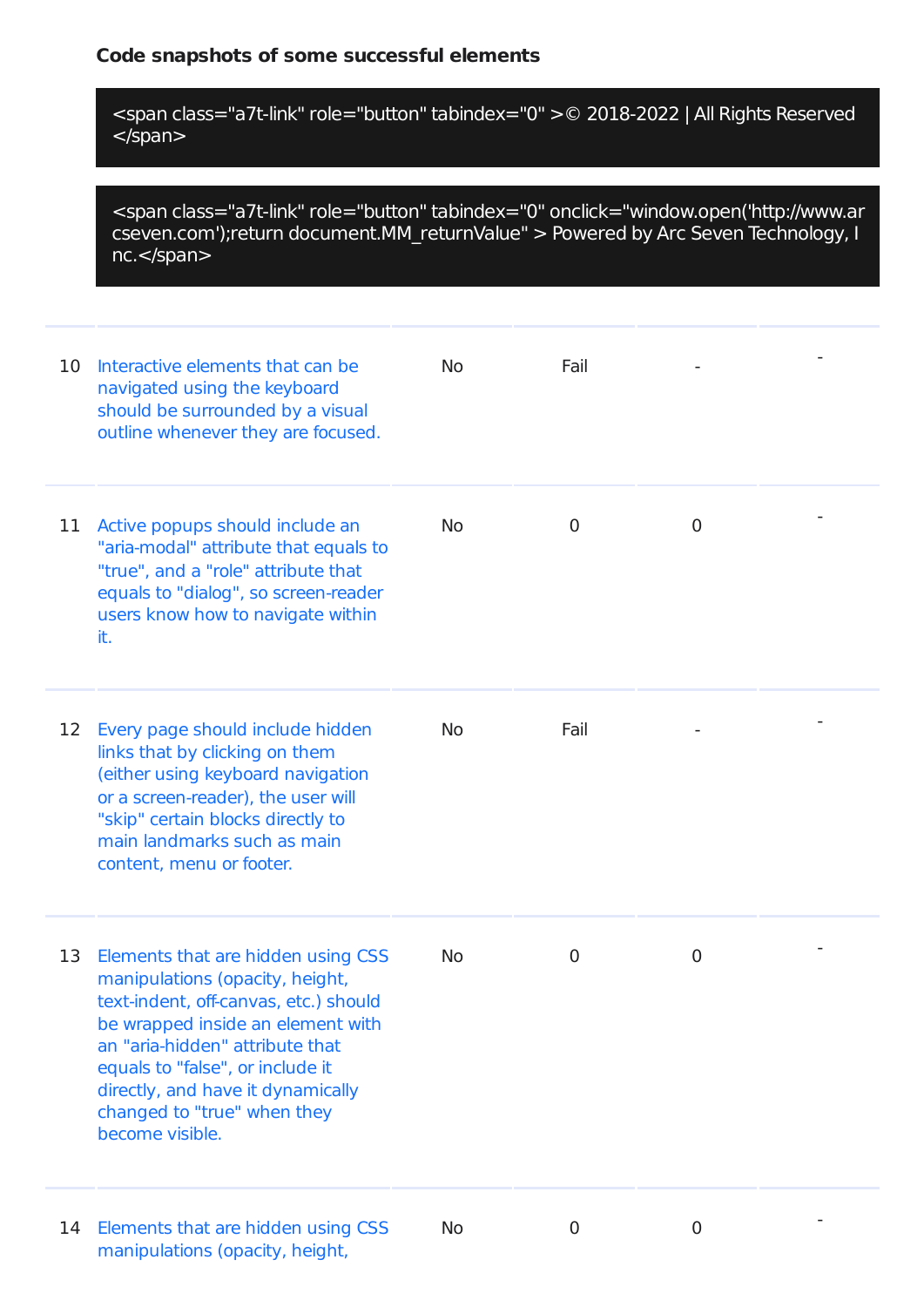| text-indent, off-canvas, etc.) should<br>include a "tabindex" attribute that<br>is below 0, and have it dynamically<br>changed to 0 when they become<br>visible.                                                                                                                                                                                             |     |             |      |
|--------------------------------------------------------------------------------------------------------------------------------------------------------------------------------------------------------------------------------------------------------------------------------------------------------------------------------------------------------------|-----|-------------|------|
| 15 Menus should either be built using<br>the HTML5 "nay" element or include<br>a "role" attribute that equals to<br>"menu" or "navigation" to indicate a<br>navigation landmark for screen-<br>readers.                                                                                                                                                      | Yes | <b>Pass</b> | 100% |
| Code snapshots of some successful elements<br><nav class="tg-nav" id="tg-nav"> <div class="navbar-header"> <button aria-expanded="false" class="tg-btnnav navbar-toggle collapsed" data-target="#tg-&lt;br&gt;navigation" data-toggle="collapse" type="butto&lt;br&gt;n"> &lt;span class="sr-only&lt;/th&gt;<th></th><th></th><th></th></button></div></nav> |     |             |      |

16 Menu items that have a dropdown menu include an "aria-haspopup" attribute that equals to "true". Yes 4 0  $100\%$ 

#### **Code snapshots of some successful elements**

<a href="#" role="button" aria-haspopup="true" aria-expanded="false" >Real Estate L oans</a>

<a href="#" role="button" aria-haspopup="true" aria-expanded="false" >Available Pro perties</a>

<a href="#" role="button" aria-haspopup="true" aria-expanded="false" >Partnership  $<$ /a $>$ 

<a href="#" role="button" aria-haspopup="true" aria-expanded="false" >About</a>

17 Menu items that have a dropdown menu include an "aria-expanded" attribute that equals to "false" that

Yes 4 0 100%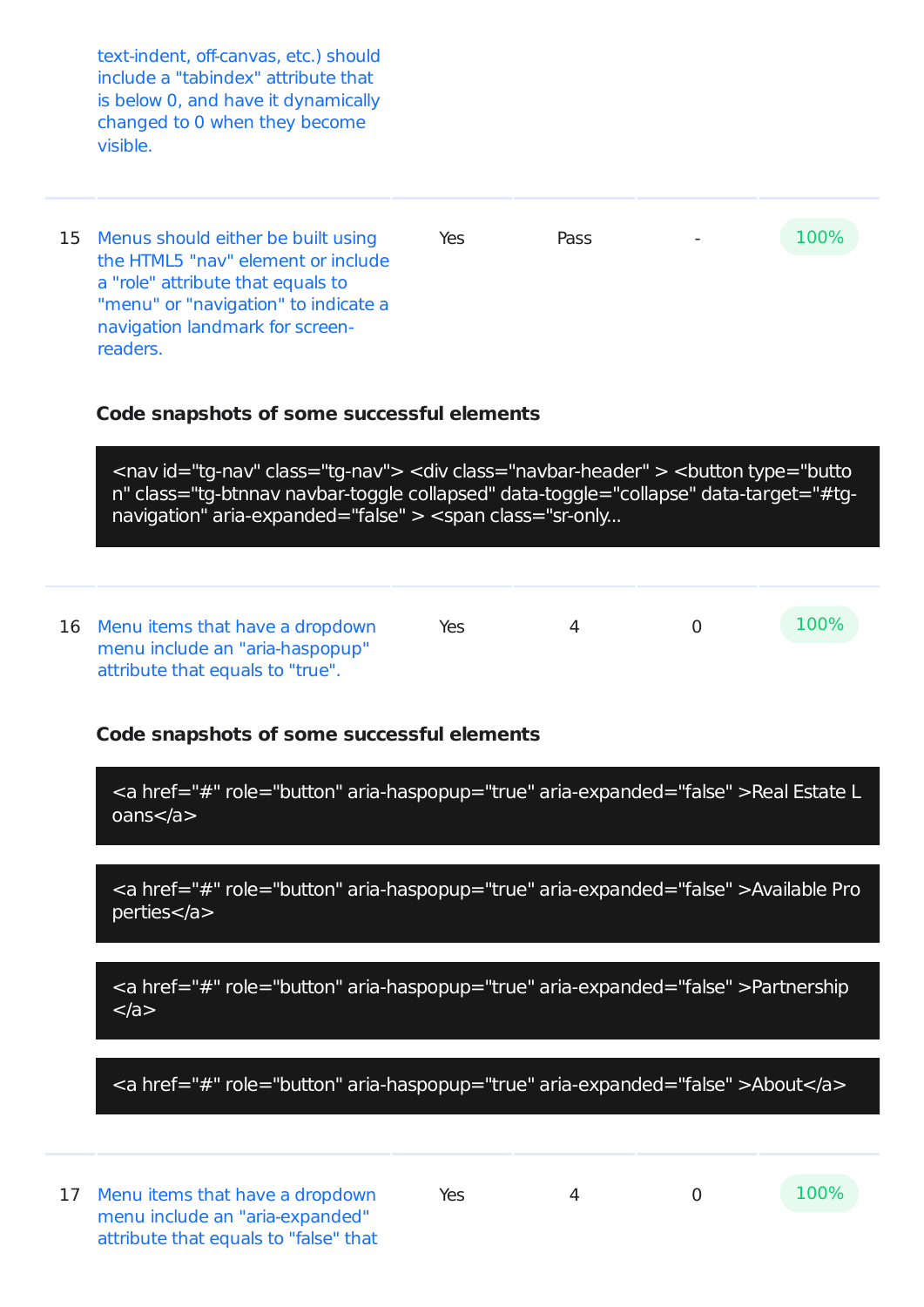<a href="#" role="button" aria-haspopup="true" aria-expanded="false" >Real Estate L oans</a>

<a href="#" role="button" aria-haspopup="true" aria-expanded="false" >Available Pro perties</a>

<a href="#" role="button" aria-haspopup="true" aria-expanded="false" >Partnership  $<$ /a $>$ 

<a href="#" role="button" aria-haspopup="true" aria-expanded="false" >About</a>

18 Images should have an alternative text description that describes both the objects and the embedded text that the image contains, using the "alt" attribute.  $Y$ es 8 0  $100\%$ 

#### **Code snapshots of some successful elements**

<img src="/images/access-logo-2020.png" alt="Access Financial Group Logo">

<img src="/images/AB-seal-horz.svg" alt="Access Financial Better Business Bureau Sea l" width="150" border="0">

<img src="/images/slider/img-01.jpg" alt="Access Financial Group Denver">

<img src="images/projects/2250-lisa-drive.jpg" alt="Denver area property photo" title ="CALL 719 550-9898 for Info">

<img src="images/projects/6105-breeze-court.jpg" alt="Rental property in Denver phot o" title="CALL 719 550-9898 for Info">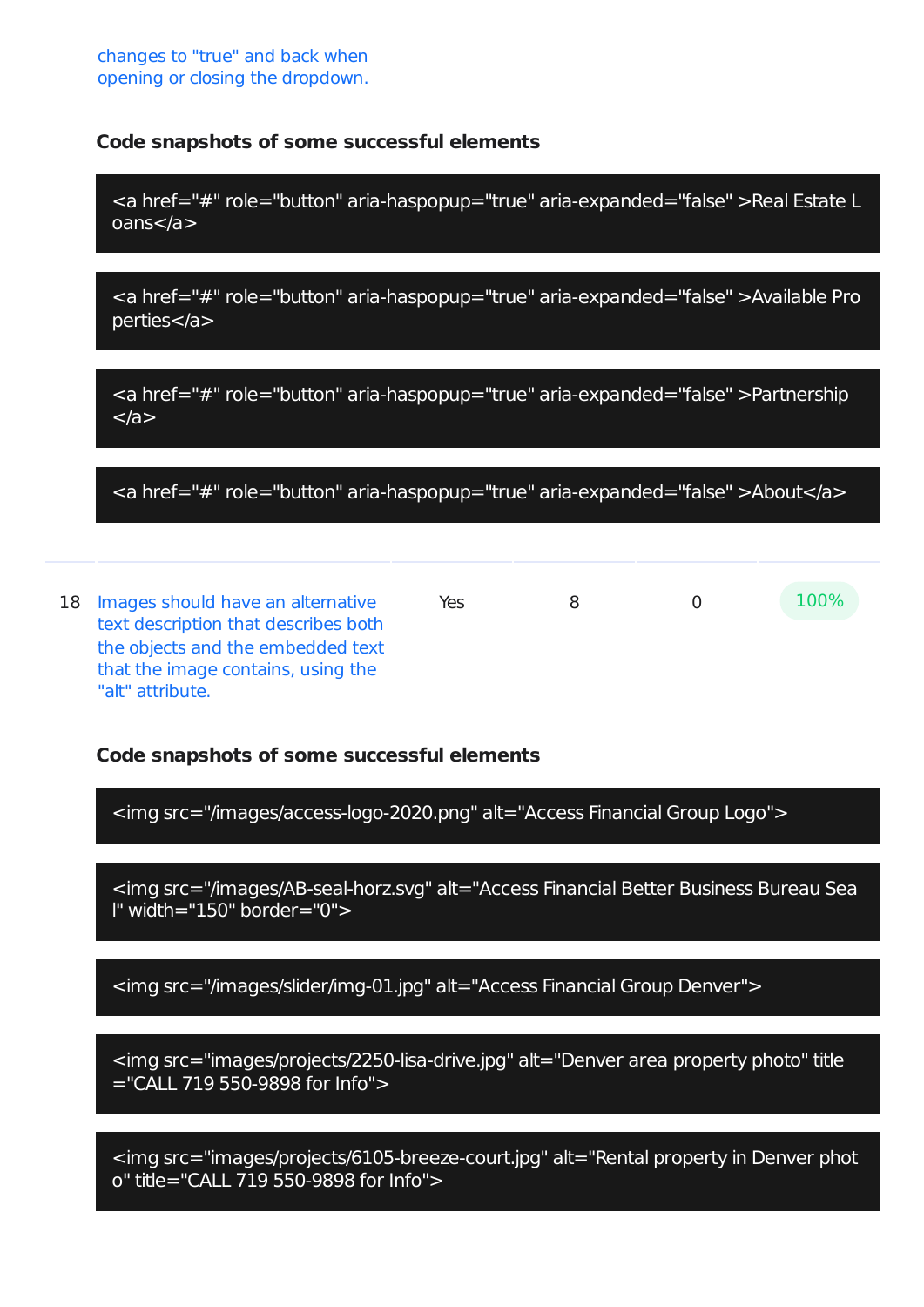<img src="/images/projects/6955-bonnie-brae.jpg" alt="Colorado Springs rental house" title="CALL 719 550-9898 for Info">

<img src="/images/projects/4126-fellsland.jpg" alt="Denver rental properties" title="CA LL 719 550-9898 for Info">

<img src="images/projects/523-prairie-star-circle-front.jpg" alt="Colorado Springs rental property photo" title="CALL 719 550-9898 for Info">

| 19 | Background images that are not<br>just for decoration purposes and<br>should have the same treatment as<br>standard images and include a<br>"role" attribute that equals to "img"<br>and an alternative text description<br>in an "aria-label" attribute. | No. | 0  | 0        |      |
|----|-----------------------------------------------------------------------------------------------------------------------------------------------------------------------------------------------------------------------------------------------------------|-----|----|----------|------|
| 20 | Font icons, SVG or images that are<br>being used as spacers, decorations<br>or their purpose is already<br>described by the content should<br>include a "role" attribute that equals<br>to "presentation" or "none".                                      | Yes | 11 | $\Omega$ | 100% |

#### **Code snapshots of some successful elements**

<span class="icon-bar" ></span>

<span class="tg-dropdowarrow" ><i class="fa fa-angle-down" ></i></span>

<i class="fa fa-angle-down" ></i>

21 Figure elements that are used to display images should have a "role" attribute that equals to "none" and the image provide itself should provide the description using an "alt" attribute.

 $Yes$  Pass  $-100\%$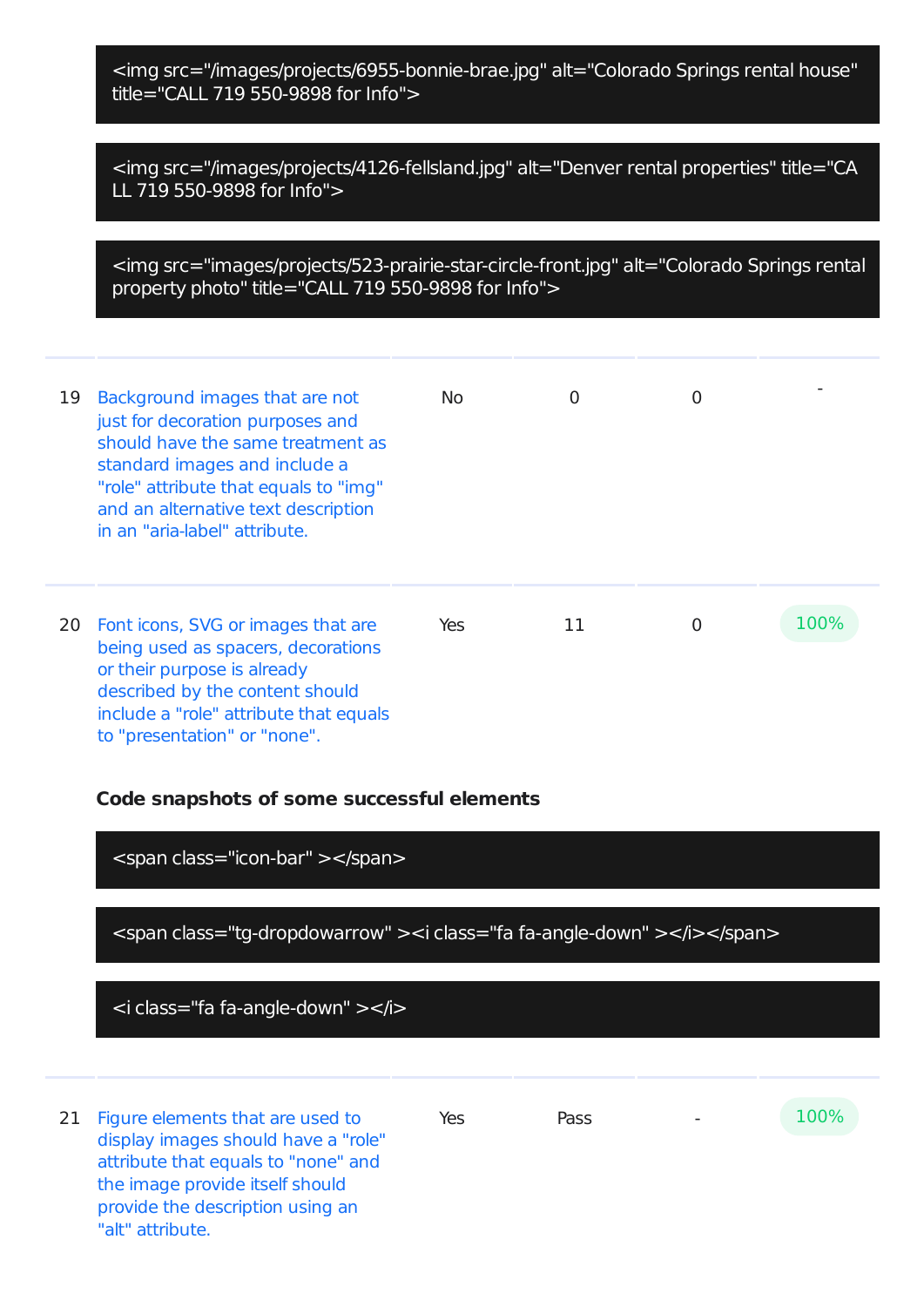|    | <figure class="item"> <img alt="Access Financial Grou&lt;br&gt;p Denver" src="/images/slider/img-01.jpg"/> <figcaption> <div class="row"> <div class="col-md-7 col-sm-10 col-xs-12&lt;br&gt;pull-right"> <div class="tg-description"> <p>Access F</p></div></div></div></figcaption></figure> |           |                |                |  |  |
|----|-----------------------------------------------------------------------------------------------------------------------------------------------------------------------------------------------------------------------------------------------------------------------------------------------|-----------|----------------|----------------|--|--|
| 22 | Every "area" element of a "map"<br>tag should be regarded as a<br>standard image and receive an<br>alternative text description using an<br>"alt" attribute.                                                                                                                                  | <b>No</b> | $\overline{0}$ | $\overline{0}$ |  |  |
|    | 23 Small or hidden tracker pixel<br>images (often used for analytics or<br>marketing purposes) should include<br>a "role" attribute that equals to<br>"none" or "presentation" so they<br>are excluded from screen-readers.                                                                   | <b>No</b> | $\overline{0}$ | $\mathbf 0$    |  |  |
|    | 24 Form fields should either include an<br>"aria-label" attribute or a connected<br>LABEL element describing the<br>requirement of the field (email,<br>phone, name, etc.).                                                                                                                   | <b>No</b> | $\overline{0}$ | $\mathbf 0$    |  |  |
| 25 | Form elements cannot have the<br>same ID, or else their corresponding<br>label will provide false information.                                                                                                                                                                                | <b>No</b> | 0              | $\overline{0}$ |  |  |
| 26 | Required form fields should include<br>an "aria-required" attribute that<br>equals to "true" so blind users<br>using screen-readers know their<br>validation.                                                                                                                                 | <b>No</b> | 0              | 0              |  |  |
| 27 | The validity status of every form<br>element must be represented in<br>the code at all times using the "aria-<br>invalid" attributes and the<br>"true/false" values, and change                                                                                                               | <b>No</b> | $\overline{0}$ | $\overline{0}$ |  |  |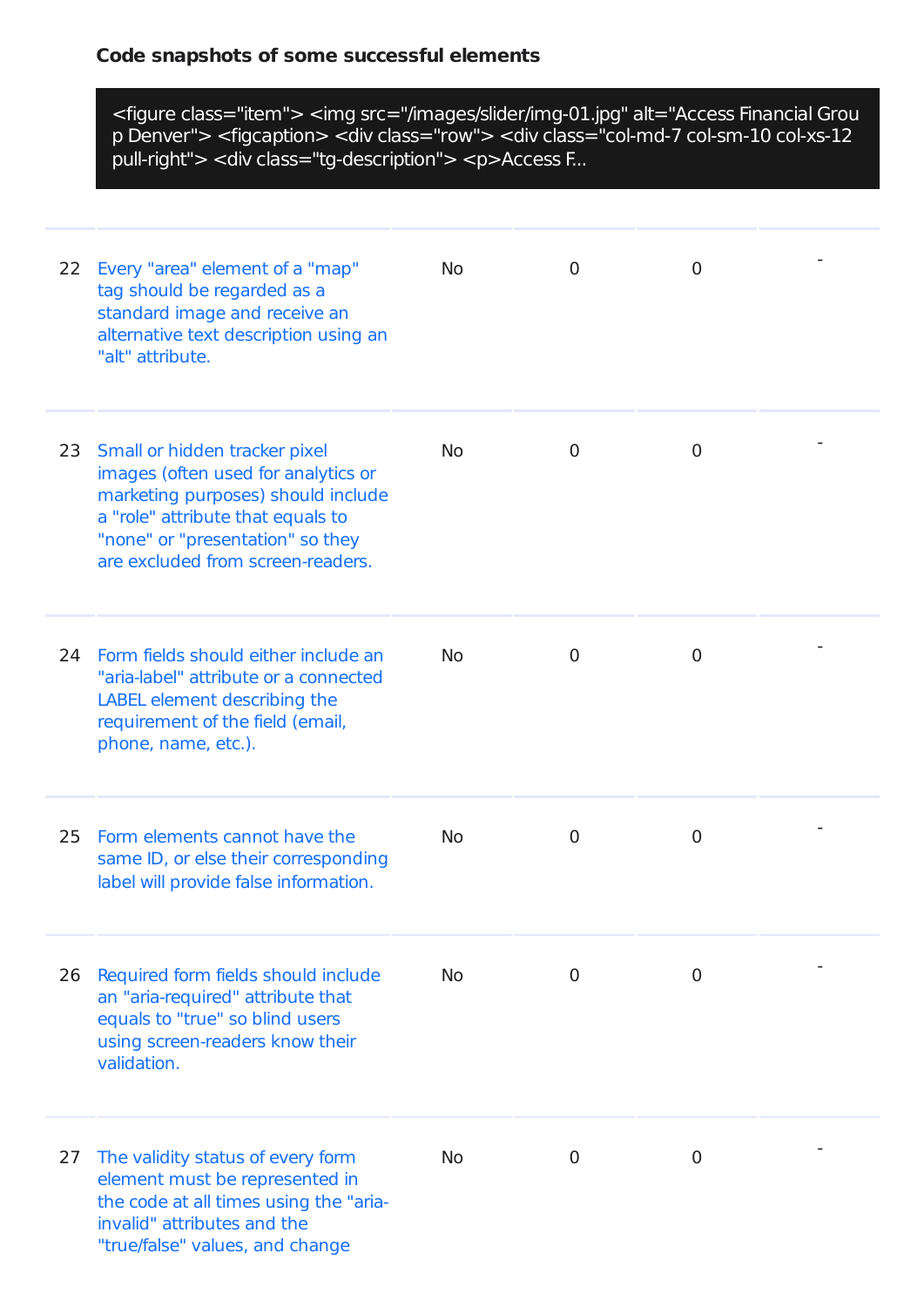dynamically when the status changes.

| 28 | aria-describedby and aria-labeledby<br>attributes should be connected by<br>ID to an element that either has<br>text description or an "aria-label"<br>attribute.                                                                                   | <b>No</b> | 0              | 0              |      |
|----|-----------------------------------------------------------------------------------------------------------------------------------------------------------------------------------------------------------------------------------------------------|-----------|----------------|----------------|------|
| 29 | All forms should have a submission<br>button that is built as an input type<br>"submit" or a "button" element, or<br>include a "role" tag that equals to<br>"button". Buttons can be hidden if<br>the form can be submitted using<br>the Enter key. | <b>No</b> | $\overline{0}$ | $\overline{0}$ |      |
| 30 | Search forms should include a<br>"role" tag that equals to "search" (or<br>be wrapped by one) to indicate a<br>search landmark for screen-readers.                                                                                                  | <b>No</b> | $\overline{0}$ | $\overline{0}$ |      |
| 31 | The title tag of the HEAD section<br>(also the title that appears in the<br>browser tab and Search Engine<br>result pages) should exist and<br>describe the name of the current<br>webpage for screen-reader users.                                 | Yes       | Pass           |                | 100% |

# **Code snapshots of some successful elements**

<title>Denver hard money loans and private money financing Colorado</title>

| screen-readers can calibrate on it for<br>blind users. |  | 32 The HTML tag should include a<br>"lang" attribute that represents the<br>main language of the webpage so | Yes | Pass | $\overline{\phantom{a}}$ | 100% |
|--------------------------------------------------------|--|-------------------------------------------------------------------------------------------------------------|-----|------|--------------------------|------|
|--------------------------------------------------------|--|-------------------------------------------------------------------------------------------------------------|-----|------|--------------------------|------|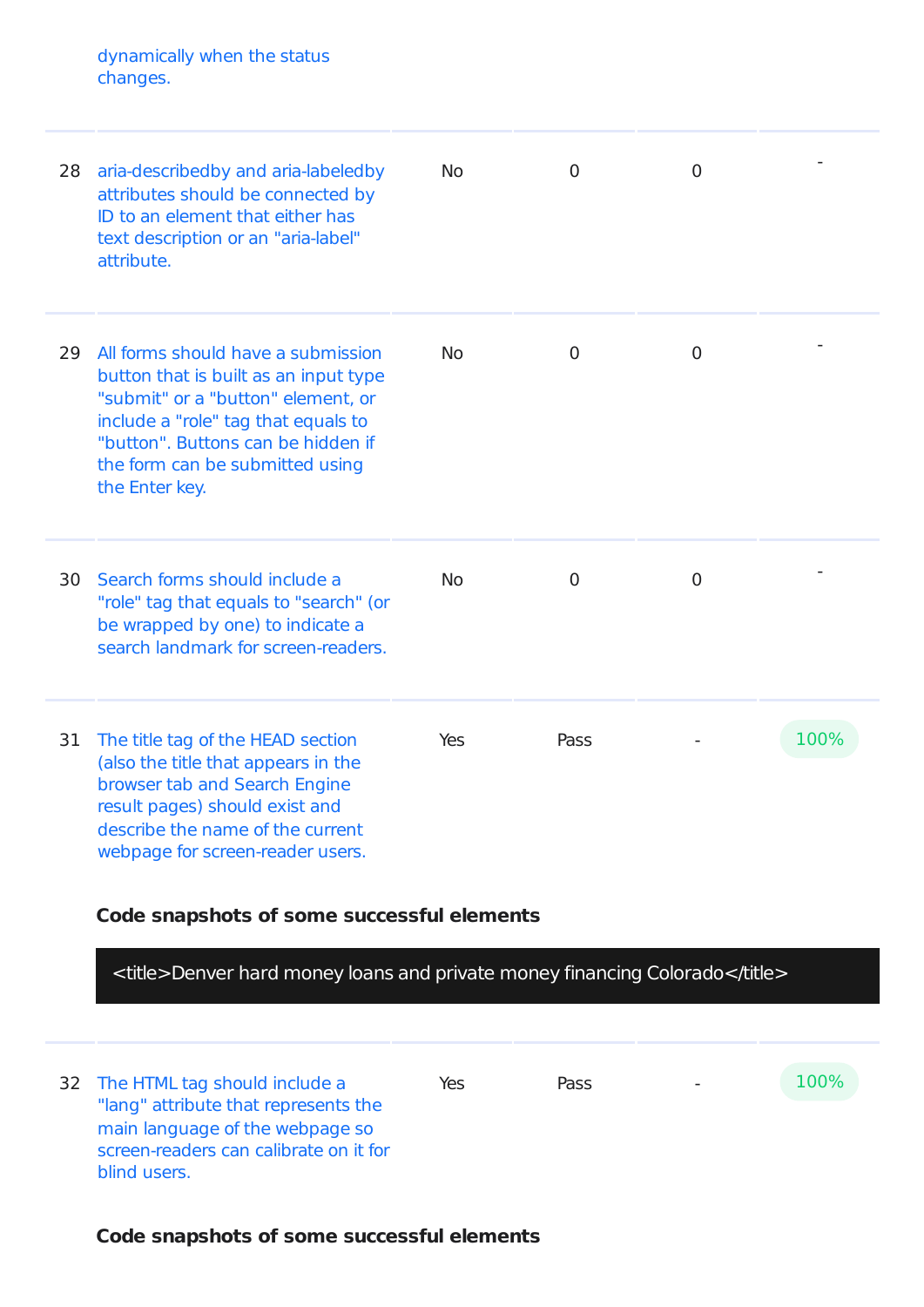<html class=" js flexbox canvas canvastext webgl no-touch geolocation postmessage w ebsqldatabase indexeddb hashchange history draganddrop websockets rgba hsla multip lebgs backgroundsize borderimage borderradius boxshadow textshadow opacity cssani mati...

33 The meta viewport tag should allow vision impaired users to pinch-zoom at least double the standard scaling using the user-scalable="yes" and maximum-scale={2 or higher} content strings.  $Yes$  Pass  $-100\%$ 

# **Code snapshots of some successful elements**

<meta name="viewport" content="width=device-width, initial-scale=1"> 34 Landmarks such as main content and footer should be built using their corresponding HTML5 element or include a description using an "aria-label" attribute and a "role" tag that equals to "contentinfo" or "main". Landmarks such as search and navigation are tested in other sections. Yes 3 0 100%

### **Code snapshots of some successful elements**

<main id="tg-main" class="tg-main tg-haslayout"> <!--\*\*\*\*\*\*\*\*\*\*\*\*\*\*\*\*\*\*\*\*\*\*\*\*\*\*\*\*\*\*\*\*\*\* \*\*\*\* Borrower Services Offer Start \*\*\*\*\*\*\*\*\*\*\*\*\*\*\*\*\*\*\*\*\*\*\*\*\*\*\*\*\*\*\*\*\*\*\*\*\*--> <section cla ss="tg-main-section tg-haslayout"> <div class="container"> ...

<footer id="tg-footer" class="tg-footer tg-haslayout" > <div class="tg-footertopbar tg-b glight tg-bgimage tg-shadow" role="img" aria-label="Background image for footer are a"> <div class="container" > </div> </div> <div class="t...

35 Font sizes should be at least 11px in size in order to stay readable in the majority of font families. This should be verified also when using

Yes Pass - 100%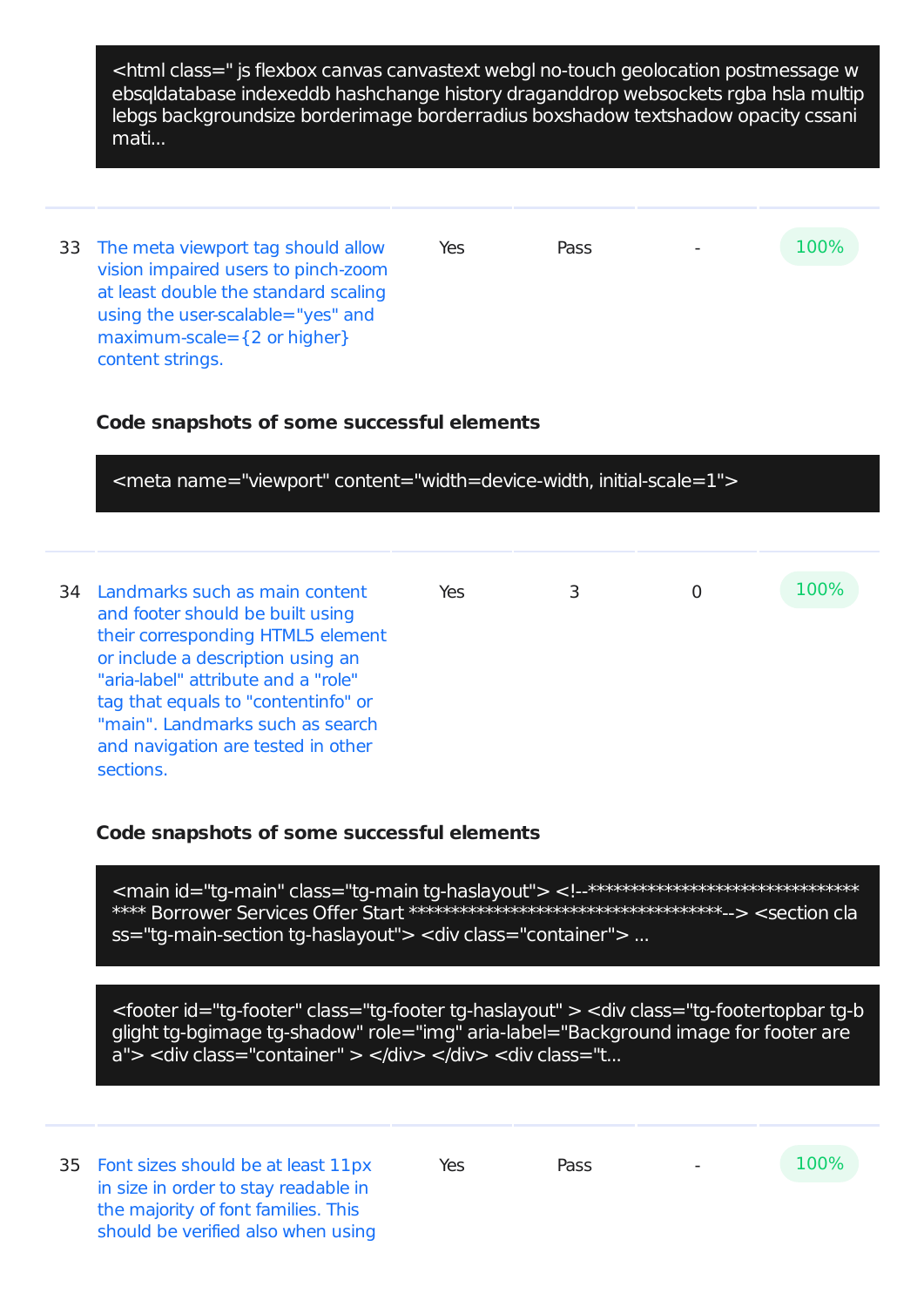dynamic units such as REM or percents.

| 36 | Letter spacing should not be set to<br>below -1px in order to stay readable<br>in the majority of font families. This<br>should be verified also when using<br>dynamic units such as REM or<br>percents. | Yes | Pass |    | 100% |
|----|----------------------------------------------------------------------------------------------------------------------------------------------------------------------------------------------------------|-----|------|----|------|
| 37 | Elements that have texts should<br>meet a minimum contrast ratio of<br>4.5:1 between their foreground<br>(usually text color) and background<br>color.                                                   | Yes | 37   | 12 | 76%  |

#### **Code snapshots of some successful elements**

<a href="#" role="button" aria-haspopup="true" aria-expanded="false" >Real Estate L oans</a>

<a href="#" role="button" aria-haspopup="true" aria-expanded="false" >Available Pro perties</a>

<a href="#" role="button" aria-haspopup="true" aria-expanded="false" >Partnership  $<$ /a $>$ 

<a href="#" role="button" aria-haspopup="true" aria-expanded="false" >About</a>

<span>Loans</span>

<span>Rental Properties</span>

<span>Properties for Sale</span>

<span class="tg-statistic-count" data-from="0" data-to="1345" data-speed="8000" dat a-refresh-interval="50">1345</span>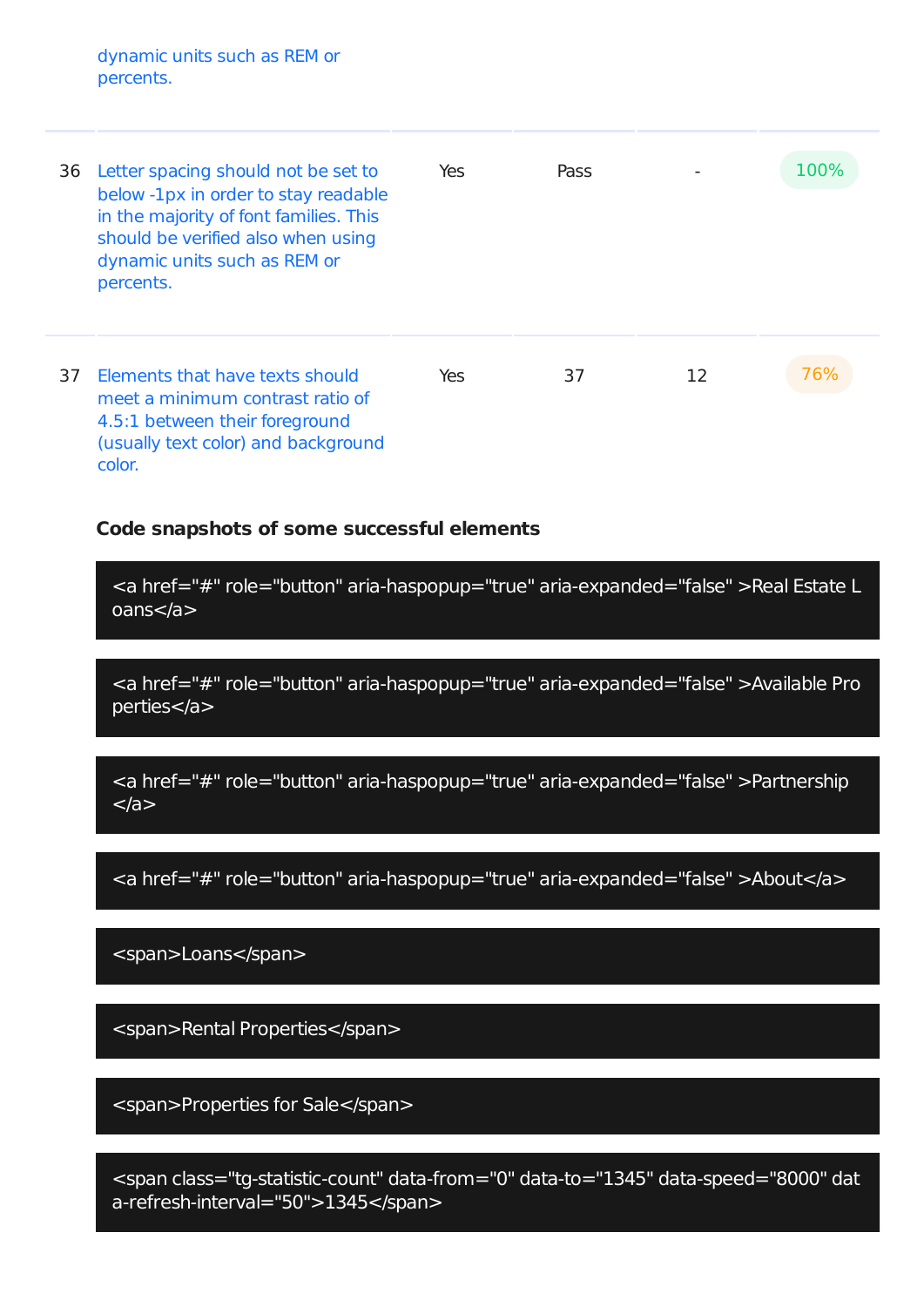<h3>Loans Funded</h3>

<h2>\$28 Million</h2>

# **Code snapshots of some failed elements**

<p>Access Financial Group is a full service real estate company in Colorado. We are a p ortfolio real estate lender that offers hard money loans and alternative financing option s. Additionally, we offer For Sale By Owner homes with competitive seller...

<h1 class="a7t-dark-text">ACCESS FINANCIAL GROUP</h1>

<h2 class="a7t-dark-text">for borrowers</h2>

<h3 class="a7t-dark-text">LOOKING FOR A REAL ESTATE LOAN?</h3>

<p>Access Financial Group is a local Colorado mortgage lender that offers real estate lo ans to individuals and businesses. Loan amounts range from \$25,000 to \$500,000 on all types of real estate located in Colorado. We can assist with purchase and re...

<a href="/loan-terms/" >Learn more about our loan process</a>

<h2 class="a7t-dark-text">for renters</h2>

<h3 class="a7t-dark-text">RENT A HOME WITH US</h3>

<p>Access Financial Group offers rental properties in the Colorado Springs and Denver Metro areas of Colorado. Our homes fit all sizes and budgets, from 2 bedrooms to 6 bed rooms. We have an easy application and leasing process that can be completed o...

<a href="/rental-properties/" >Search our available properties for rent.</a>

-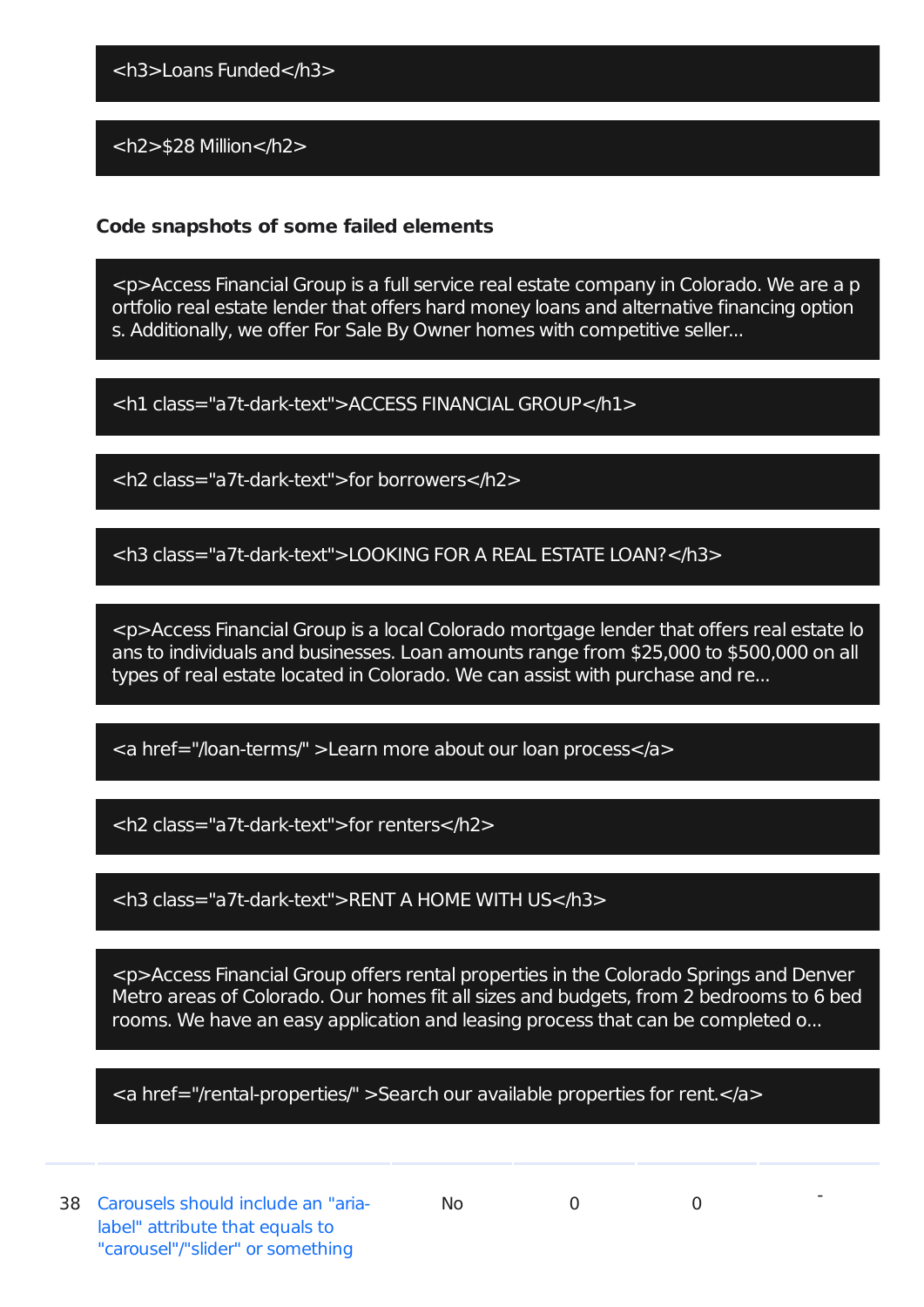else that indicates the functionality, as well as be tagged as a landmark for screen-readers using a "role" tag that equals to "contentinfo".

| 39 | Control elements such as next and<br>previous icons should include an<br>"aria-label" attribute or a screen-<br>reader only text that explains the<br>functionality to screen-readers.                                                         | <b>No</b> | $\overline{0}$ | $\overline{0}$ |  |
|----|------------------------------------------------------------------------------------------------------------------------------------------------------------------------------------------------------------------------------------------------|-----------|----------------|----------------|--|
| 40 | A common accessibility mistake is<br>to treat carousels as live regions<br>using the "aria-live" attribute and<br>the "polite" or the "assertive values.<br>Using this practice will cause<br>screen-readers to cut and skip<br>announcements. | <b>No</b> | 0              | $\mathbf 0$    |  |
| 41 | Carousel pagination items (usually<br>used as small dots at the bottom of<br>the carousel) should indicate their<br>functionality and slide number they<br>control using an "aria-label" and a<br>screen-reader only text.                     | <b>No</b> | $\mathbf 0$    | $\mathbf 0$    |  |
| 42 | Tables that are being used as layout<br>structures should include a "role"<br>attribute that equals to<br>"presentation" to indicate to screen-<br>readers that it is not really a table.                                                      | <b>No</b> | $\overline{0}$ | $\mathbf 0$    |  |
| 43 | If nested tables are used (a table<br>element within a table cell), set the<br>nested tables "role" attribute to<br>"presentation".                                                                                                            | <b>No</b> | 0              | $\mathbf 0$    |  |
| 44 | Tables that are missing a THEAD<br>row with TH elements, should<br>include a "role" attribute that equals<br>to "rowheader" on the TD elements                                                                                                 | <b>No</b> | 0              | $\overline{0}$ |  |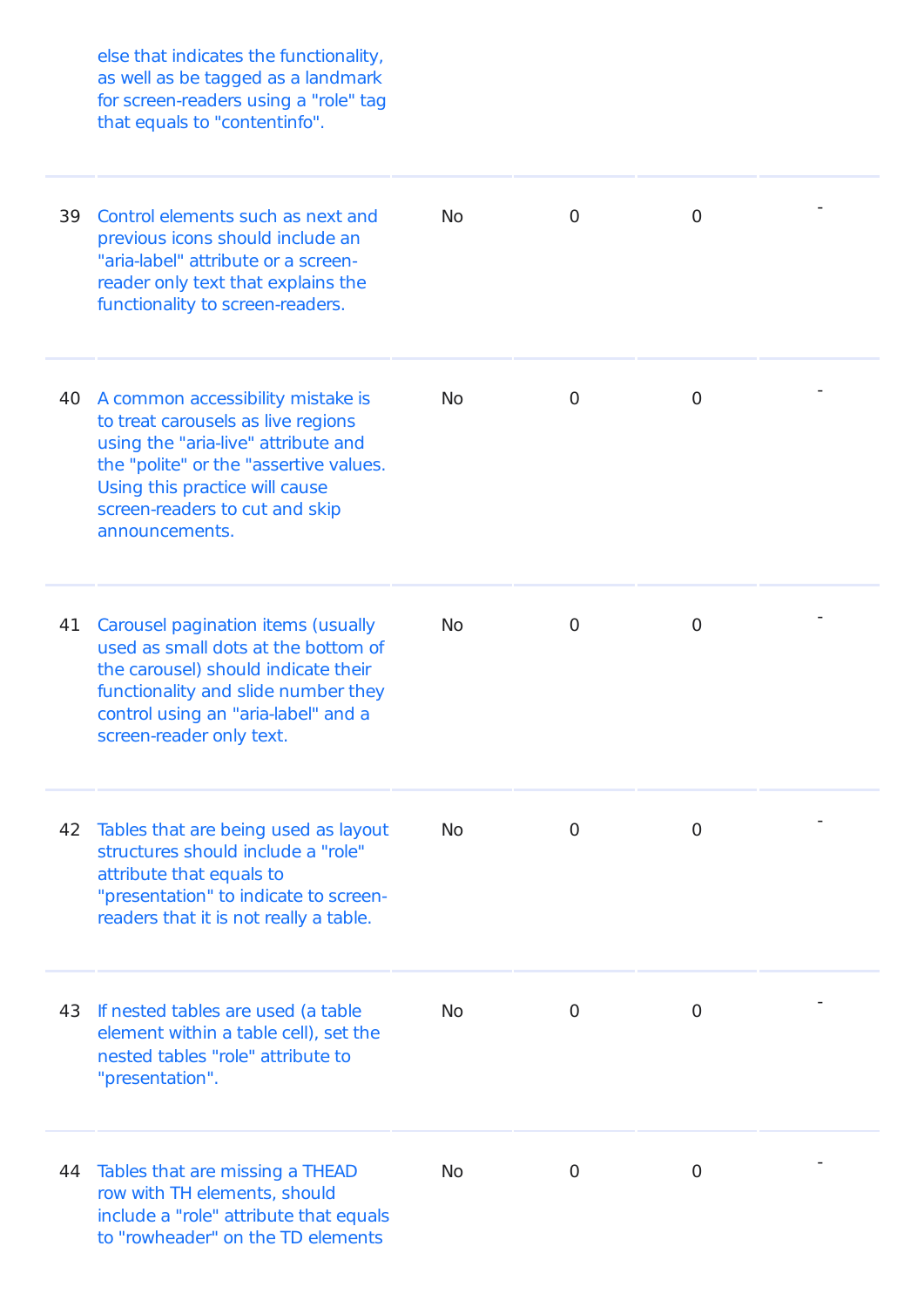of the TR that represents the visual table headings.

| 45 | Visually deleted texts (often used to<br>show a previous price of a sale)<br>should include an "aria-label"<br>attribute or a screen-reader only<br>text that explains this is deleted<br>text.                                                                              | No        | $\overline{0}$ | $\overline{0}$ |      |
|----|------------------------------------------------------------------------------------------------------------------------------------------------------------------------------------------------------------------------------------------------------------------------------|-----------|----------------|----------------|------|
| 46 | Breadcrumbs main element should<br>include a "role" attribute that equals<br>to "navigation" and an "aria-label"<br>attribute that describes the<br>functionality."                                                                                                          | No        | 0              | 0              |      |
| 47 | Ratings/scores that are represented<br>visually using stars, meters or other<br>indicators should either have an<br>"aria-label" attribute or a screen-<br>reader only texts conveying the<br>score/rate.                                                                    | <b>No</b> | $\mathbf 0$    | 0              |      |
| 48 | Making use of an accessibility<br>interface helps to ensure that vision<br>impaired users can adjust some of<br>the UI and the design (font-size,<br>colors, spacing, etc.) to their needs.<br>It is not a compliance requirement,<br>but can help to improve<br>compliance. | <b>No</b> | 0              | $\overline{0}$ |      |
| 49 | Iframe elements should include a<br>"title" or an "aria-label" attribute<br>explaining the purpose, the<br>functionality or the destination of<br>the iframe, or be tagged hidden for<br>screen-readers if irrelevant.                                                       | Yes       | Pass           |                | 100% |